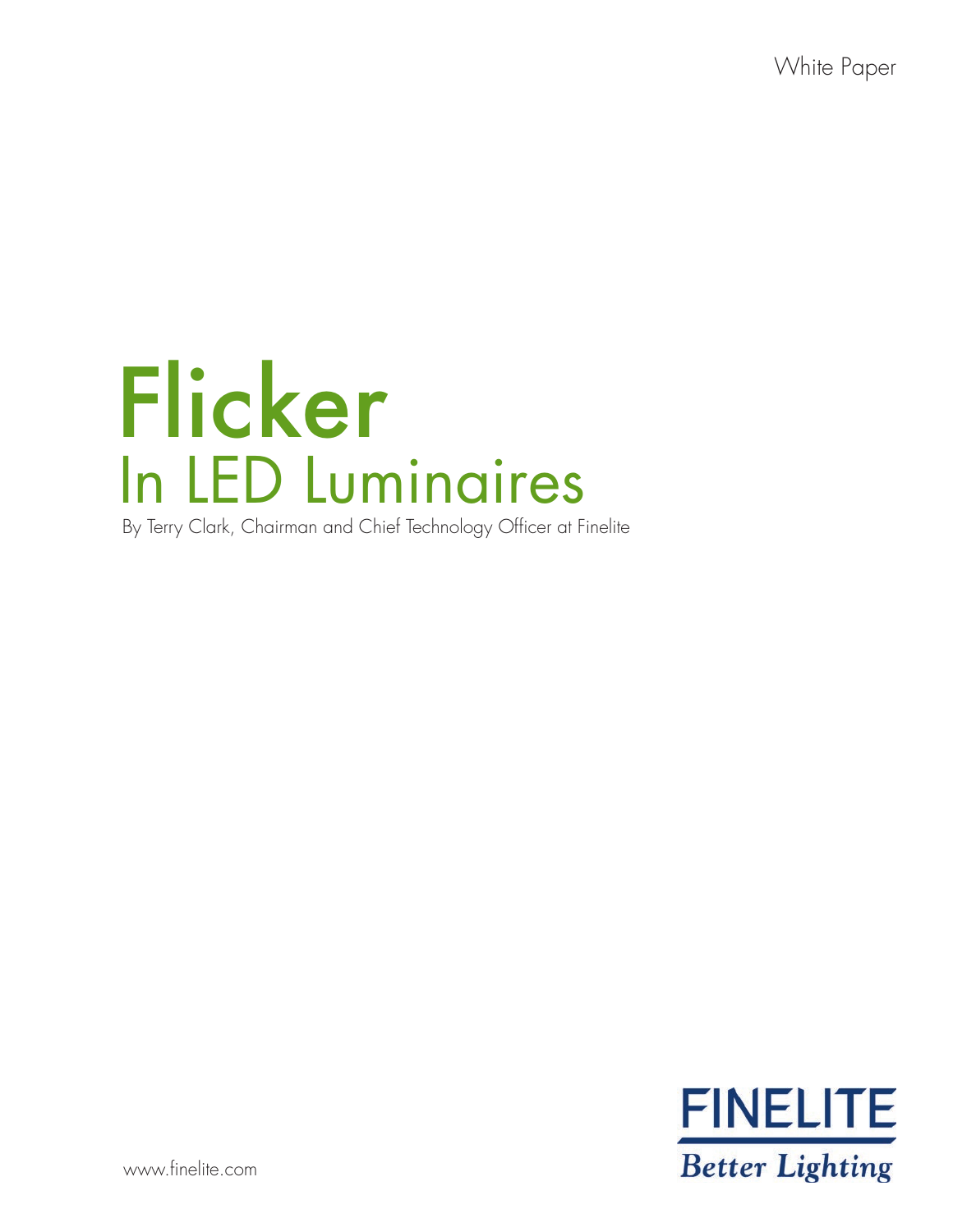### **Flicker in LED Luminaires**

The goal of this white paper is help you understand the possible effects of flicker on customers and how the type of LED Power Supply used can affect the level of flicker produced by LED luminaires.

### **Why Does Flicker Matter?**

When flicker is perceived by the average observer it can be interpreted simply as annoying and/or distracting. For at-risk observers, such as those sensitive to light, individuals with Autism, and those with photosensitive epilepsy, especially children, flicker under certain conditions may trigger health issues within these populations which include migraines, eyestrain, seizures, and impaired visual performance.

The presence of flicker in LED lighting applications is dependent on the light modulation characteristics of the LED Power Supply, the ambient light conditions, the sensitivity of the individuals using the space, and the tasks performed.

#### **Flicker Definition**

The U.S. Department of Energy (DOE) defines flicker as a "variation of light output over time," and states that "all light sources flicker to some degree."

### **Flicker and LED Power Supplies**

There are two types of LED Power Supplies to choose from when specifying LED lighting systems. It is important to understand the technology underlying each type and how it effects the amount of flicker generated in a space.

#### **Pulse Width Modulation (PWM)** LED Power

Supplies dim the light by rapidly switching the current on and off to the LEDs. The ratio of time on to time off determines the perceived brightness of the LED. PWM LED Power Supplies may not exhibit objectionable flicker when current is at 100%, but when dimmed, flicker may become apparent.



**Constant Current Reduction (CCR)** LED Power Supplies dim the light by reducing the amount of current delivered to the LED. The LED does not turn on and off. CCR LED Power Supplies may exhibit a ripple on the output current signal.





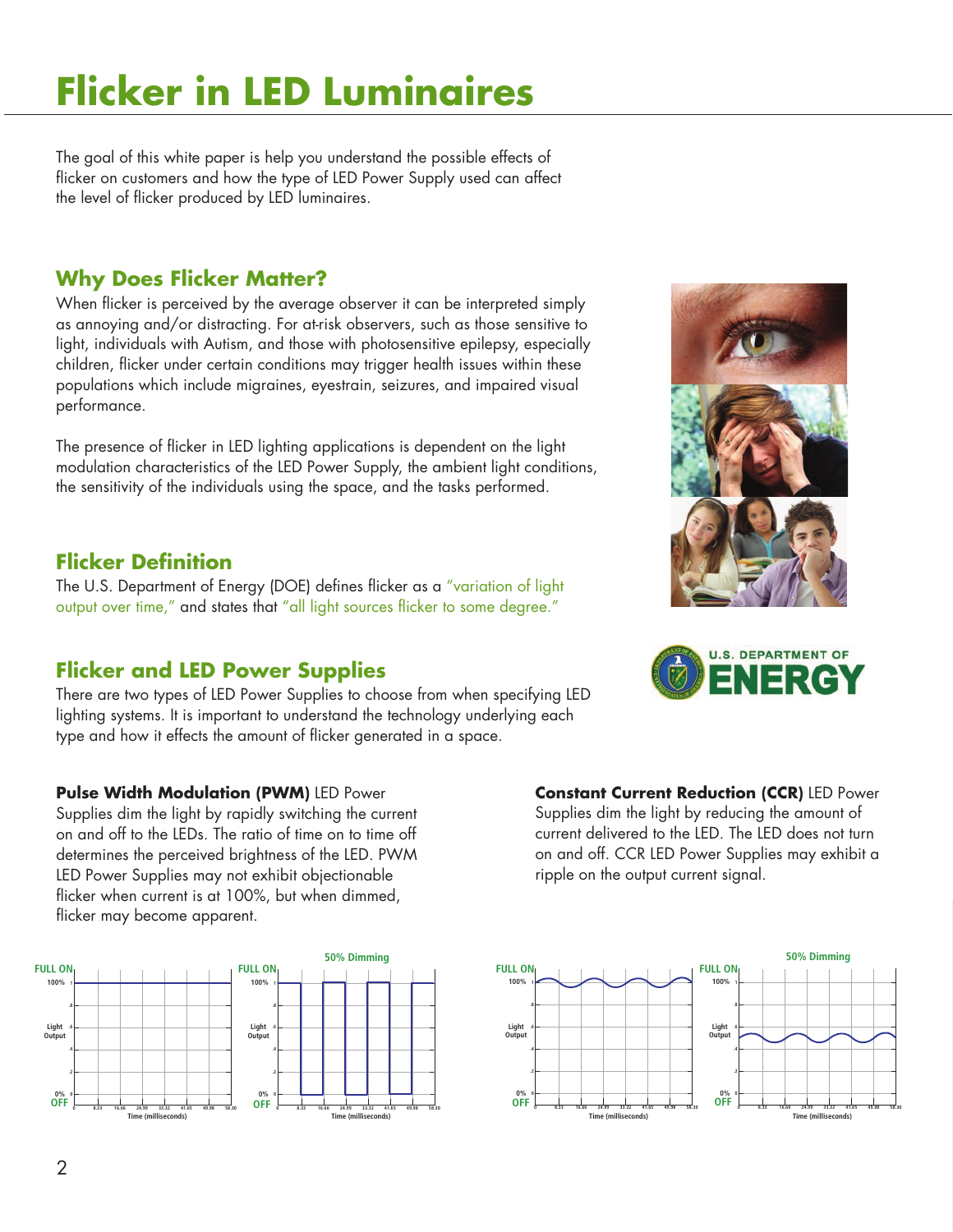## **Flicker in LED Luminaires**

### **4 Ways to Check for Flicker in LED Power Supplies**

The Lighting Research Center's (LRC) ASSIST Program outlines four ways to check for flicker in LED power supplies.

1. Use a Waveform Analyzer to observe the exact wave shape of the electrical signal from the LED Power Supply to the LED array.

2. Spin a Flicker Checker Wheel to observe the pattern that emerges from different LED Power Supplies, especially when dimmed.

**Choppy distinct patterns = High degree of Flicker present**

**Smooth concentric circles = Minimal Flicker present**





3. Wave an object under the light source to see if multiple images are produced by each cycle.

4. The best tool is to ask for a mock-up of the space with all sources and dimmers to experience the luminaire firsthand.

### **4 Ways to Measure the Level of Flicker**

The LRC has identified four ways to measure the level of flicker present in an LED lighting system. These are illustrated on the waveform graphs below. This data can be used to compare the level of flicker in different LED lighting systems.

### **Download the [LRC ASSIST Study](www.lrc.rpi.edu/programs/solidstate/assist/pdf/AR-Flicker.pdf)**





Waveform Analyzer

The Flicker Checker wheel was created over 40 years ago to check for magnetic ballasts in the ceiling. It was not developed to determine Flicker associated with LED luminaires but it's a commonly used tool.





**1. The peak light output vs. the minimum light output in a cycle**



PWM dims by having the LED 100% on during part of the cycle and 0% on for other part